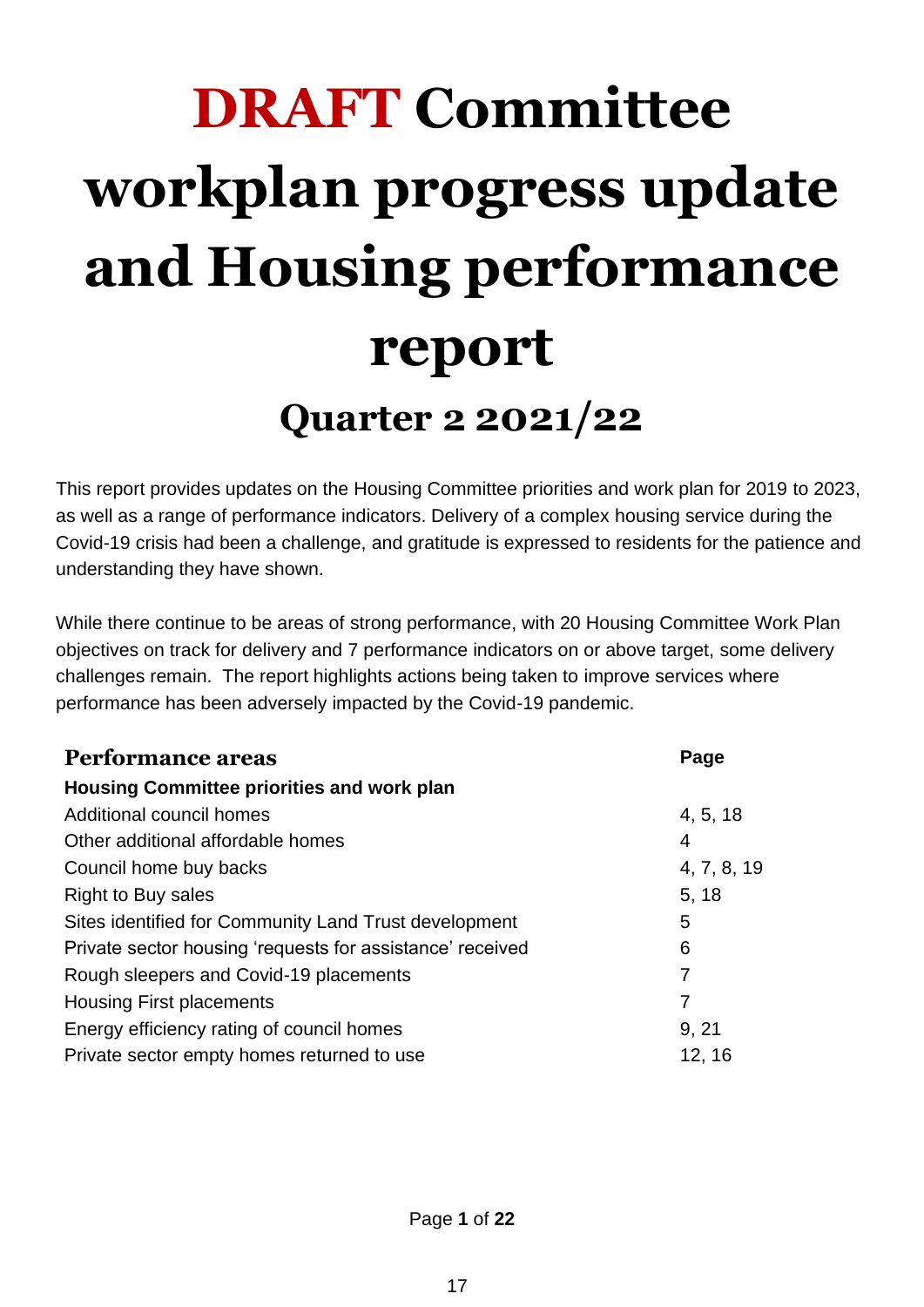| <b>Performance areas</b>                          | Page |
|---------------------------------------------------|------|
| <b>Performance indicators</b>                     |      |
| <b>Customer feedback</b>                          |      |
| Compliments and complaints – all Housing Services | 15   |
| <b>Housing major adaptations</b>                  |      |
| Houses in Multiple Occupation (HMO) licensing     | 16   |
| Private sector housing adaptations                | 16   |
| Council housing adaptations                       | 16   |
| <b>Housing Options and allocations</b>            |      |
| Homelessness preventions                          | 16   |
| Homelessness acceptances                          | 16   |
| Social housing waiting list                       | 16   |
| <b>Temporary accommodation</b>                    |      |
| Households placed                                 | 17   |
| <b>Rent collected</b>                             | 17   |
| Gas safety compliance (Seaside Homes and leased)  | 17   |
| <b>Council housing supply</b>                     |      |
| Additional homes by rent level                    | 18   |
| <b>Council housing management</b>                 |      |
| <b>Rent collected</b>                             | 20   |
| <b>Universal Credit</b>                           | 20   |
| <b>Tenants evicted</b>                            | 20   |
| Calls answered (Housing Customer Services)        | 20   |
| <b>Tenancies sustained</b>                        | 20   |
| Empty homes and re-let times                      | 20   |
| <b>Council housing repairs and maintenance</b>    |      |
| Repairs completion times                          | 21   |
| Repairs appointments kept                         | 21   |
| Tenants satisfied with repairs                    | 21   |
| Repairs completed at first visit                  | 21   |
| Calls answered (Repairs Helpdesk)                 | 21   |
| <b>Decent Homes Standard</b>                      | 21   |
| Gas safety compliance (council homes)             | 21   |
| Lift breakdowns                                   | 21   |
| <b>Leaseholder disputes</b>                       | 22   |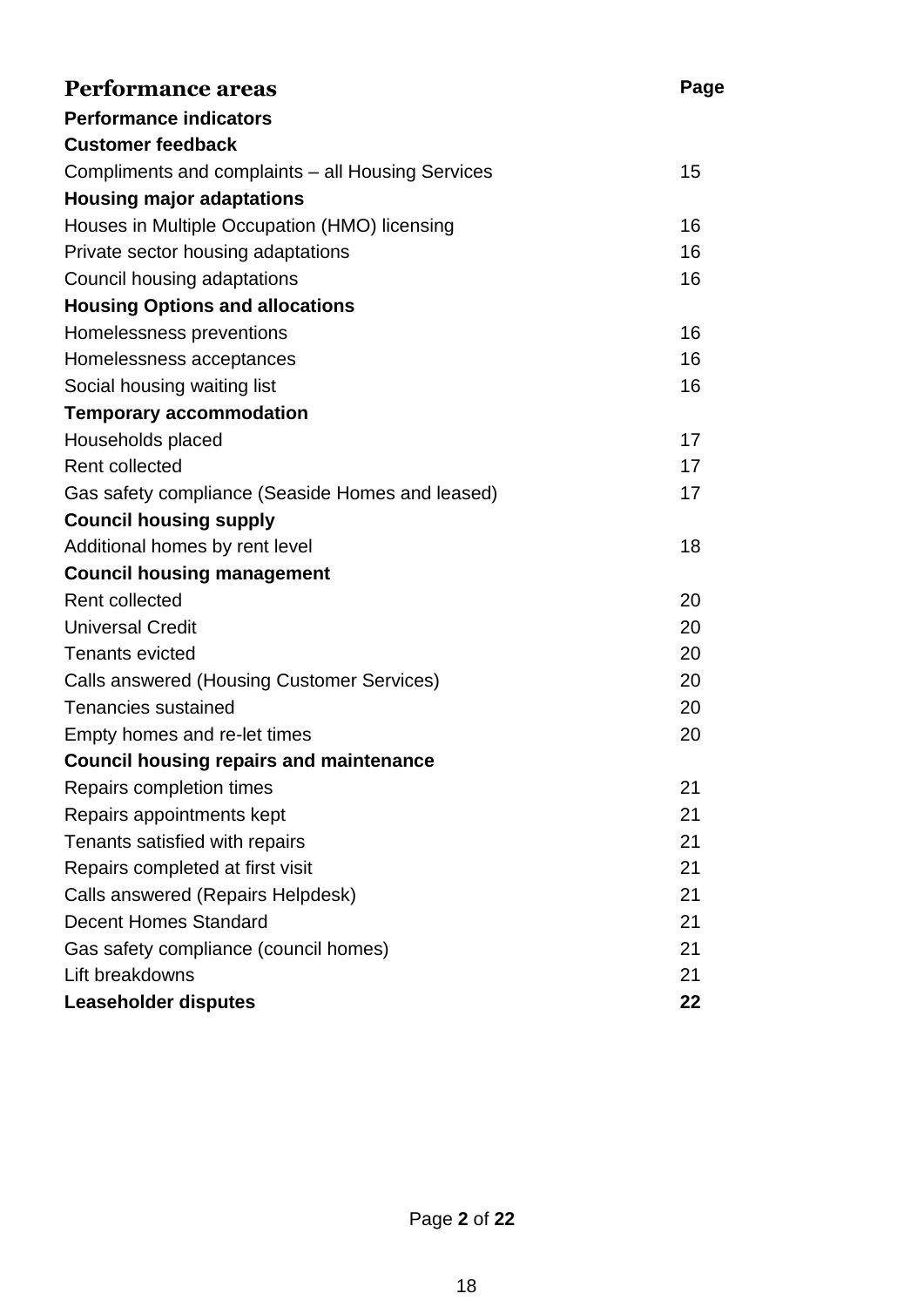This housing performance report covers Quarter 2 (Q2) of the 2021/22 financial year. It uses red, amber and green ratings to provide an indication of performance.

Part one provides an update of performance against the Housing Committee work plan objectives for 2019 - 2023:



Part two presents results for a range of performance indicators across Housing and similarly uses red, amber and green ratings, as well as trend arrows. Commentary has been included for indicators which are red. During Quarter 2, the ratings and trends were as follows:



Page **3** of **22**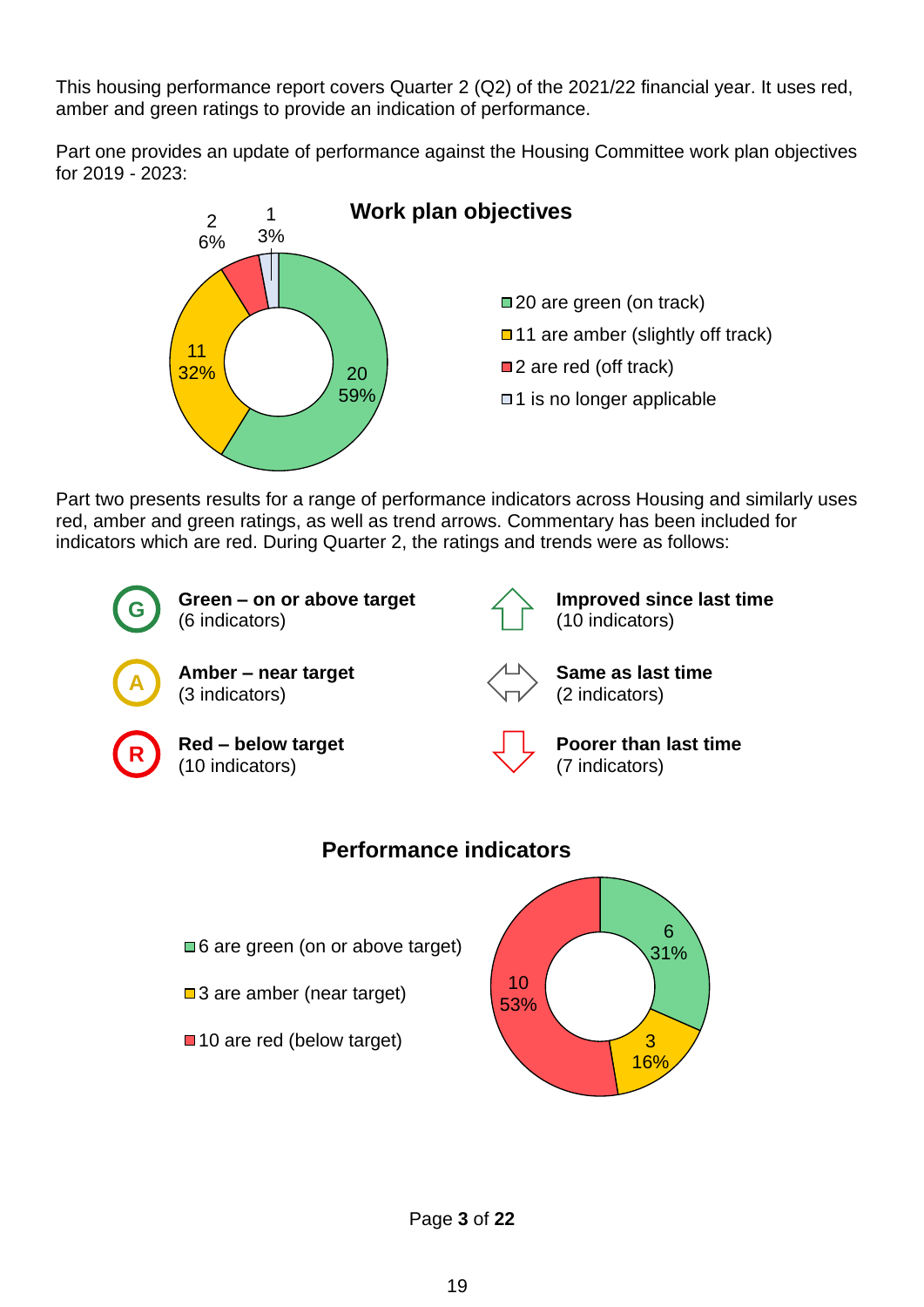### **Part one: Housing Committee priorities and work plan 2019-23**



Page **4** of **22**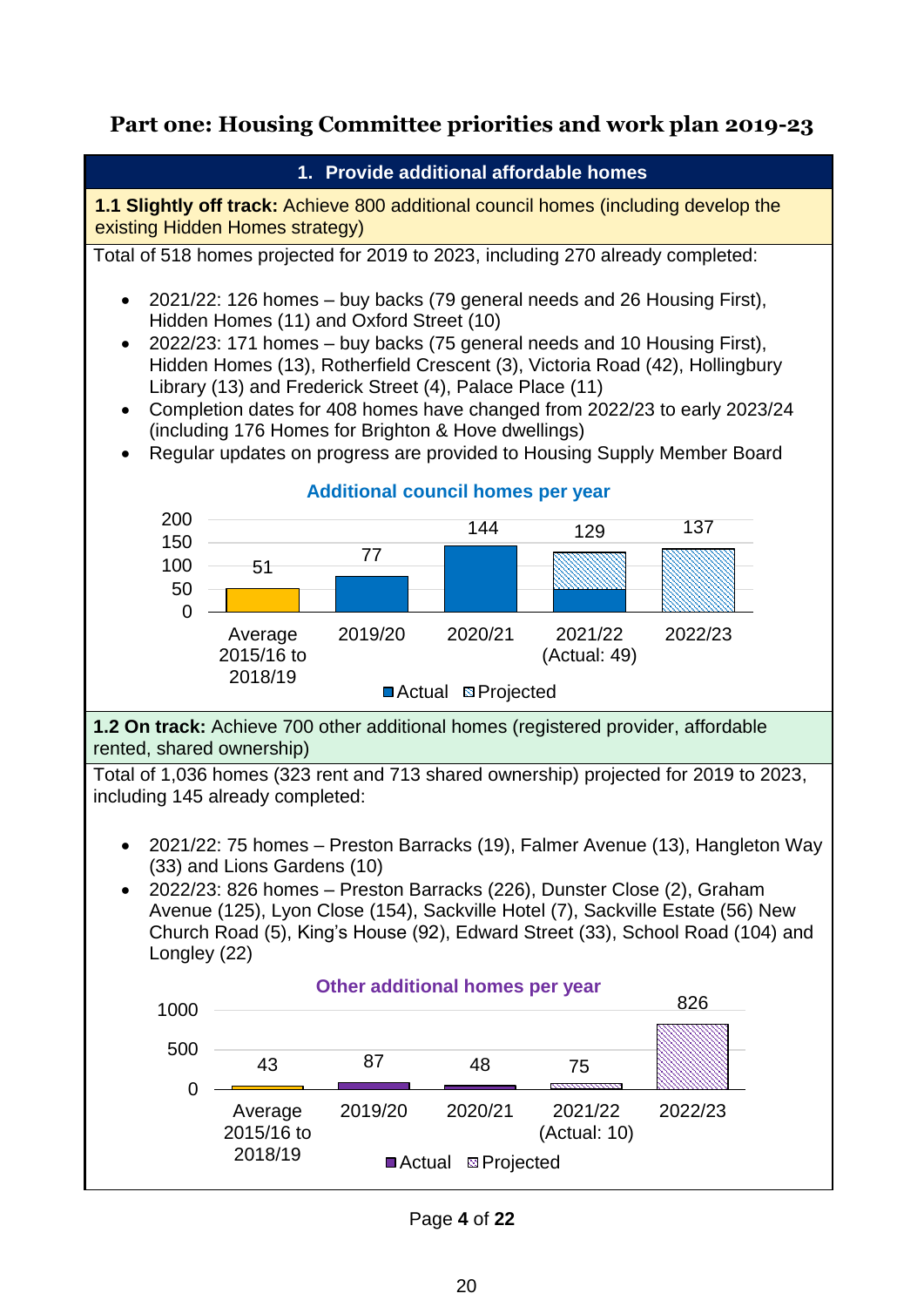#### **1. Provide additional affordable homes**

**1.3 On track:** Review the rent policy to maximise the number of council homes replaced at social or living wage rents (especially those at 27.5% Living Wage)

17 of the 37 (46%) of new general needs council homes delivered during 2021/22 are at 27.5% Living Wage rents, and the remaining 20 (54%) are at 37.5% Living Wage rents. The temporary accommodation (TA) council homes are at Local Housing Allowance (LHA) rates.



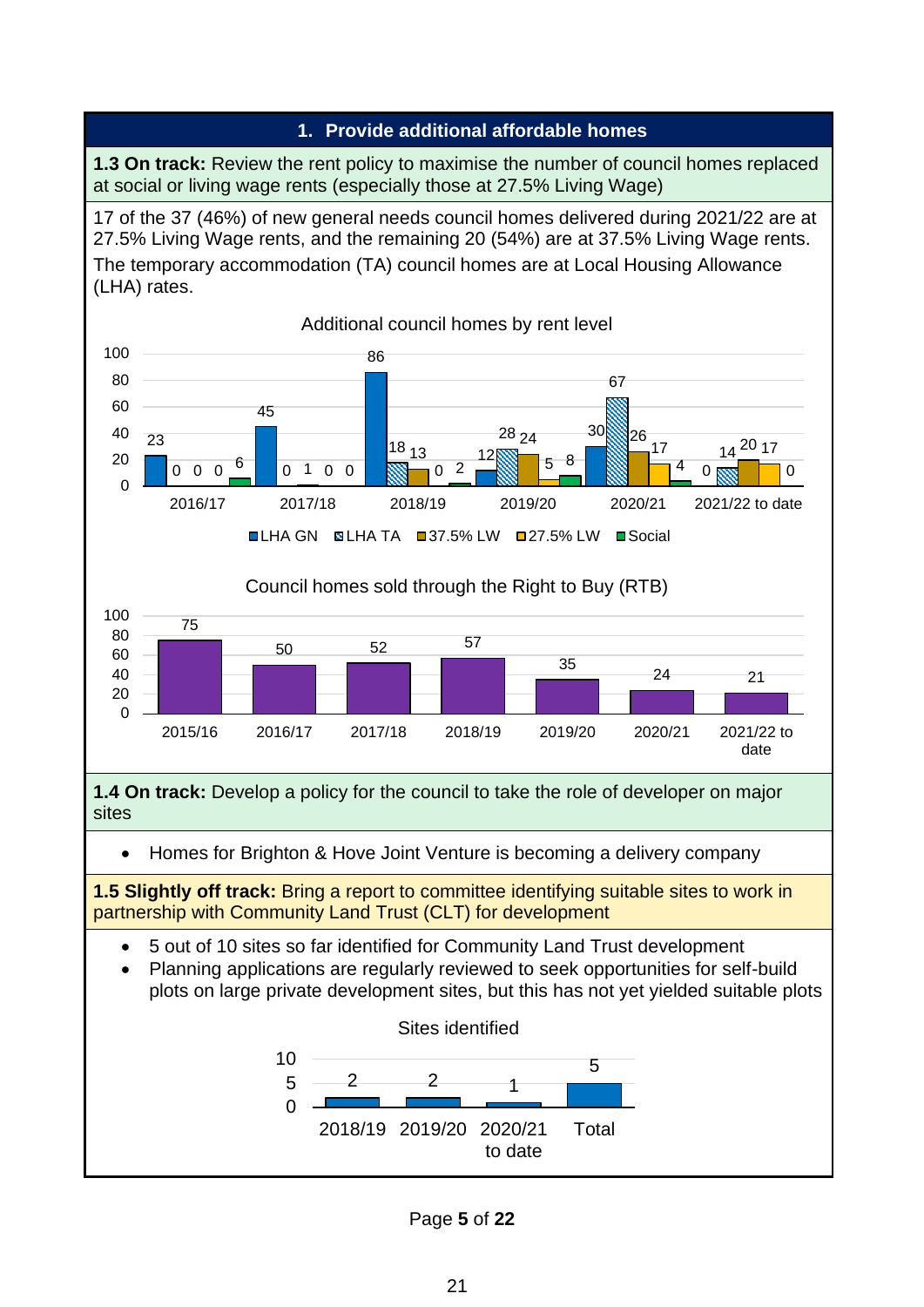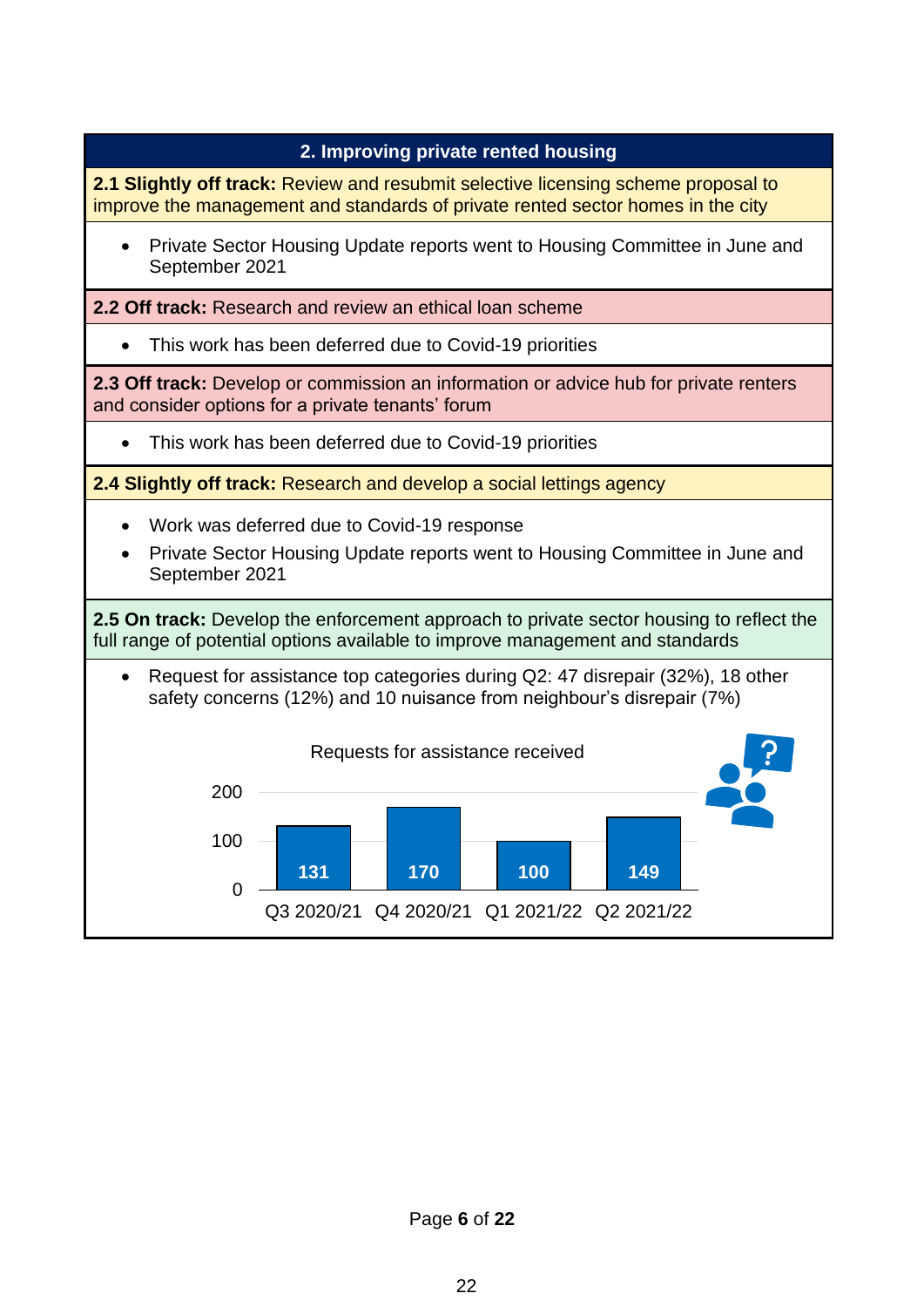

Page **7** of **22**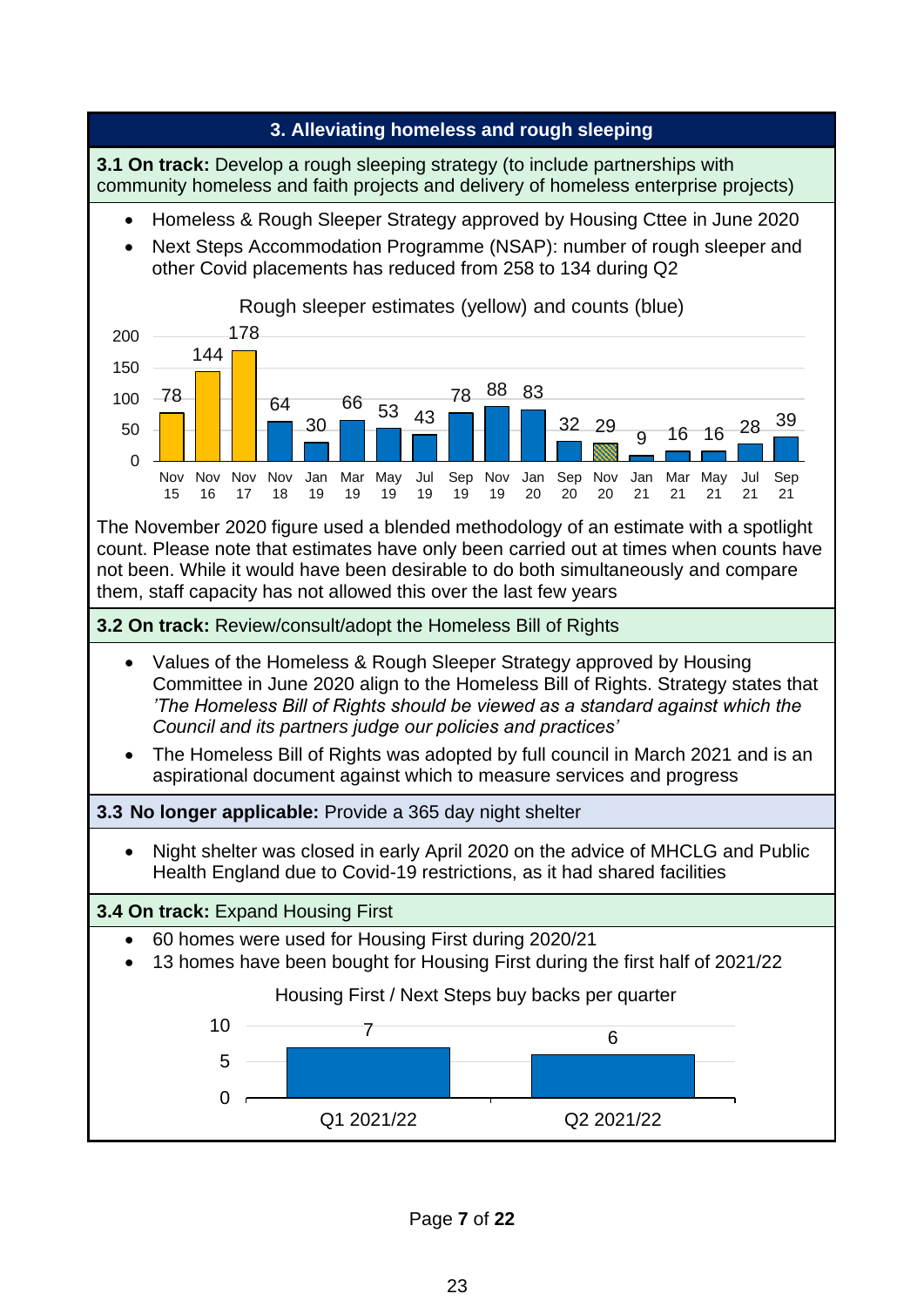

Page **8** of **22**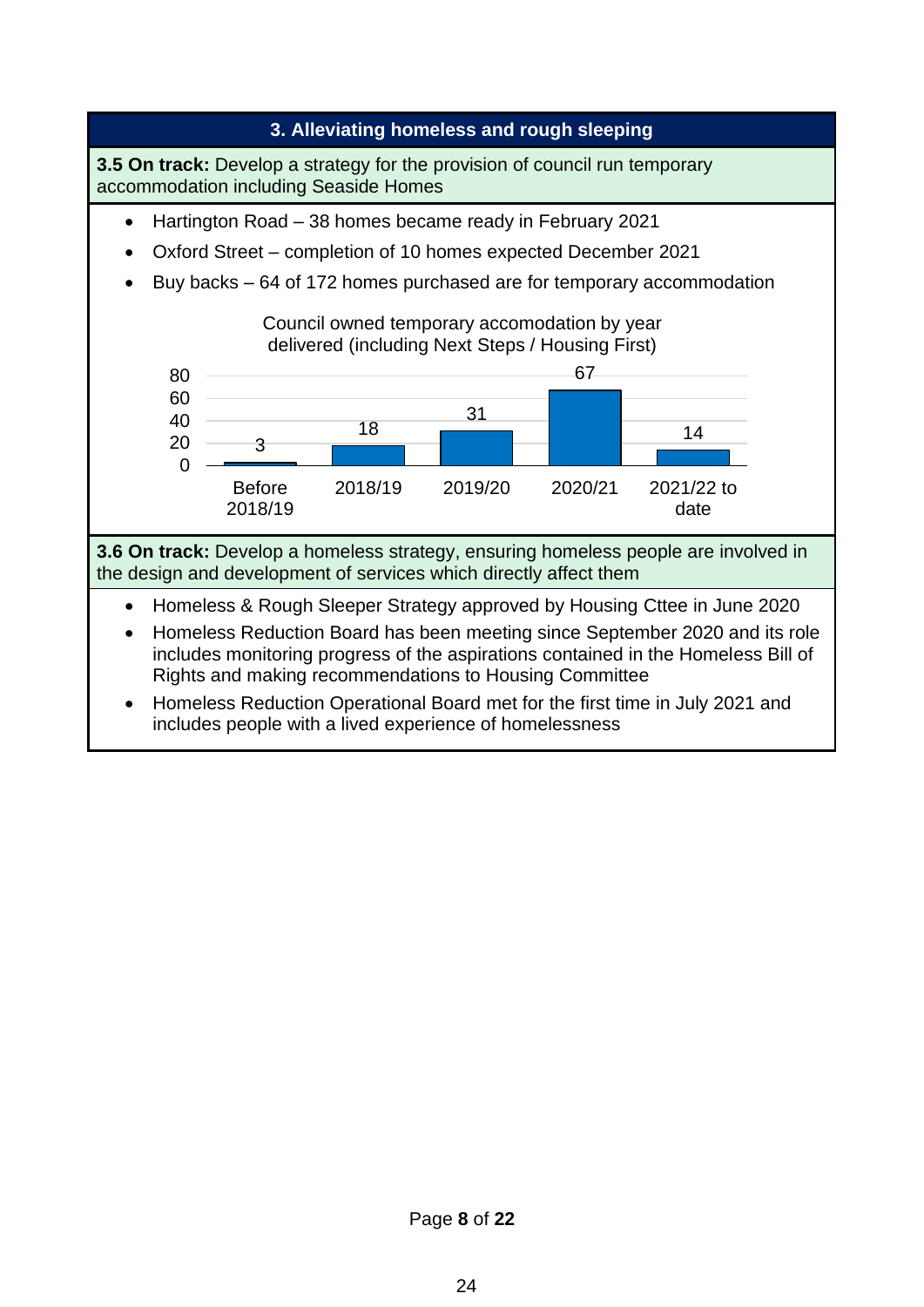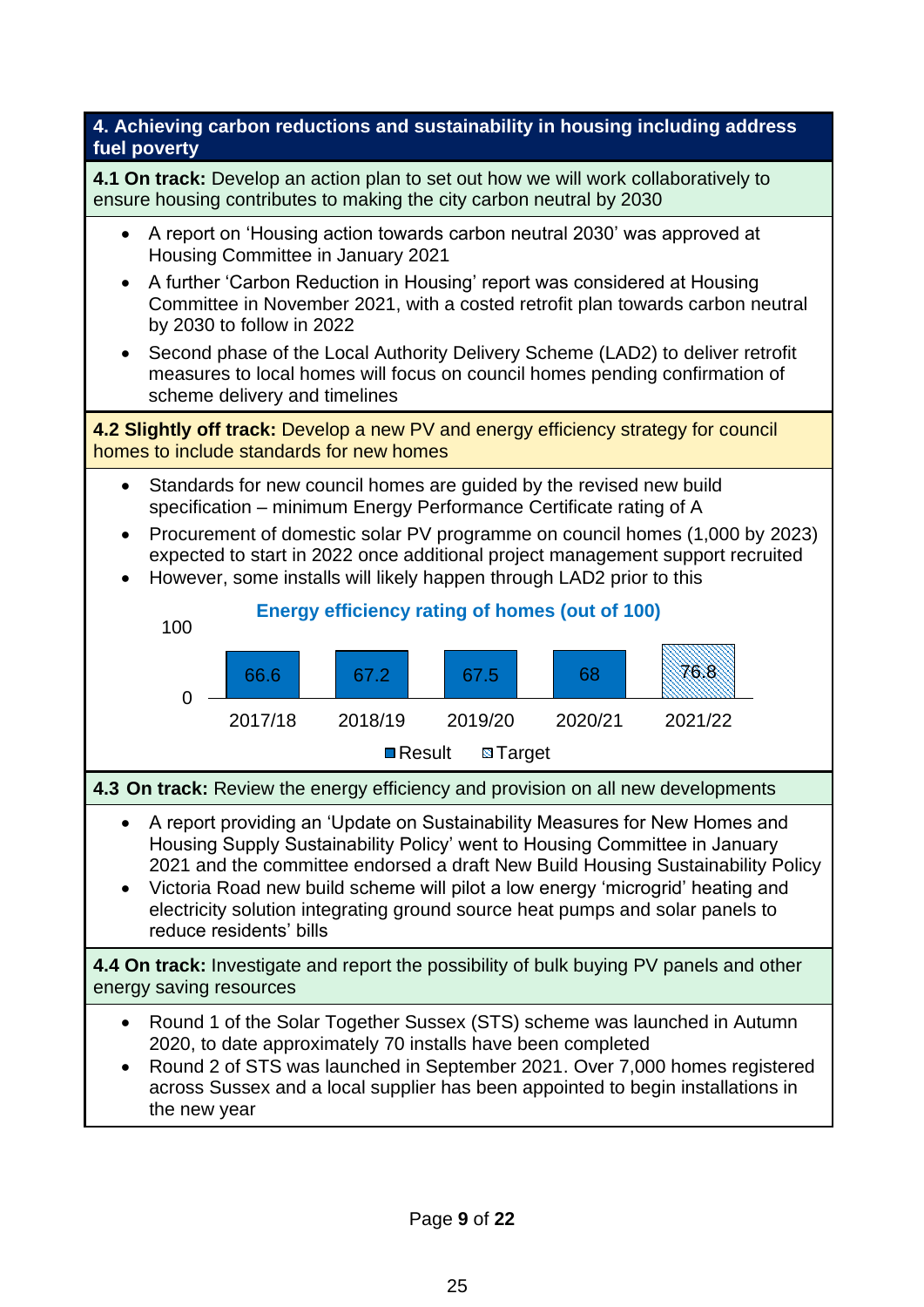#### **5. Improving council housing and community involvement**

**5.1 Slightly off track:** Work with tenants to develop a 'decent environment' standard

• Delayed due to service pressures and other priorities due to Covid-19

**5.2 On track:** Develop a fire safety programme in conjunction with tenants and residents

- Sprinklers are now fitted as standard in all council new build homes
- Sprinkler systems at St James's House and Essex Place currently reviewing following feedback from residents
- Council is working to consider the likely impacts of the proposed Building Safety legislation including proposed resident engagement strategy for building safety
- Fire Risk Assessments are carried out regularly to council housing buildings
- Currently engaging consultancy services to support a review of the new building safety guidance and implementation

**5.3 On track:** Review and develop a new tenant and community involvement policy/strategy for housing, ensuring we learn from the lived experience of our clients, meet the 'Involvement and Empowerment' standard and that co-production is at the heart of our tenant and resident involvement work

• New Tenant and Leaseholder Engagement Strategy was approved at Housing Committee in March 2021

#### **5.4 On track:** Extend participatory budgeting

• Report approved at March 2021 Housing Committee including development of a policy for extending participatory budgeting

**5.5 Slightly off track:** Develop the work undertaken with leaseholders to develop a new leasehold involvement policy, setting out how leaseholders can be supported to be more proactively involved in capital works and other leasehold matters

- Consultation with leaseholders on new planned maintenance and improvement programme contracts has concluded and contracts are now operating. Leaseholders are being consulted where the council has plans to undertake works under these contracts on a block-by-block basis
- Engagement with tenants and leaseholders is underway for proposed projects that will be tendered through the major works framework.
- The council is continuing to update tenants and leaseholders that sit on the 'task and finish' group that is working on the programme. Online sessions are now operating for this group
- The council has completed a survey of all leaseholders and will share the results of this with the Leaseholder Action Group shortly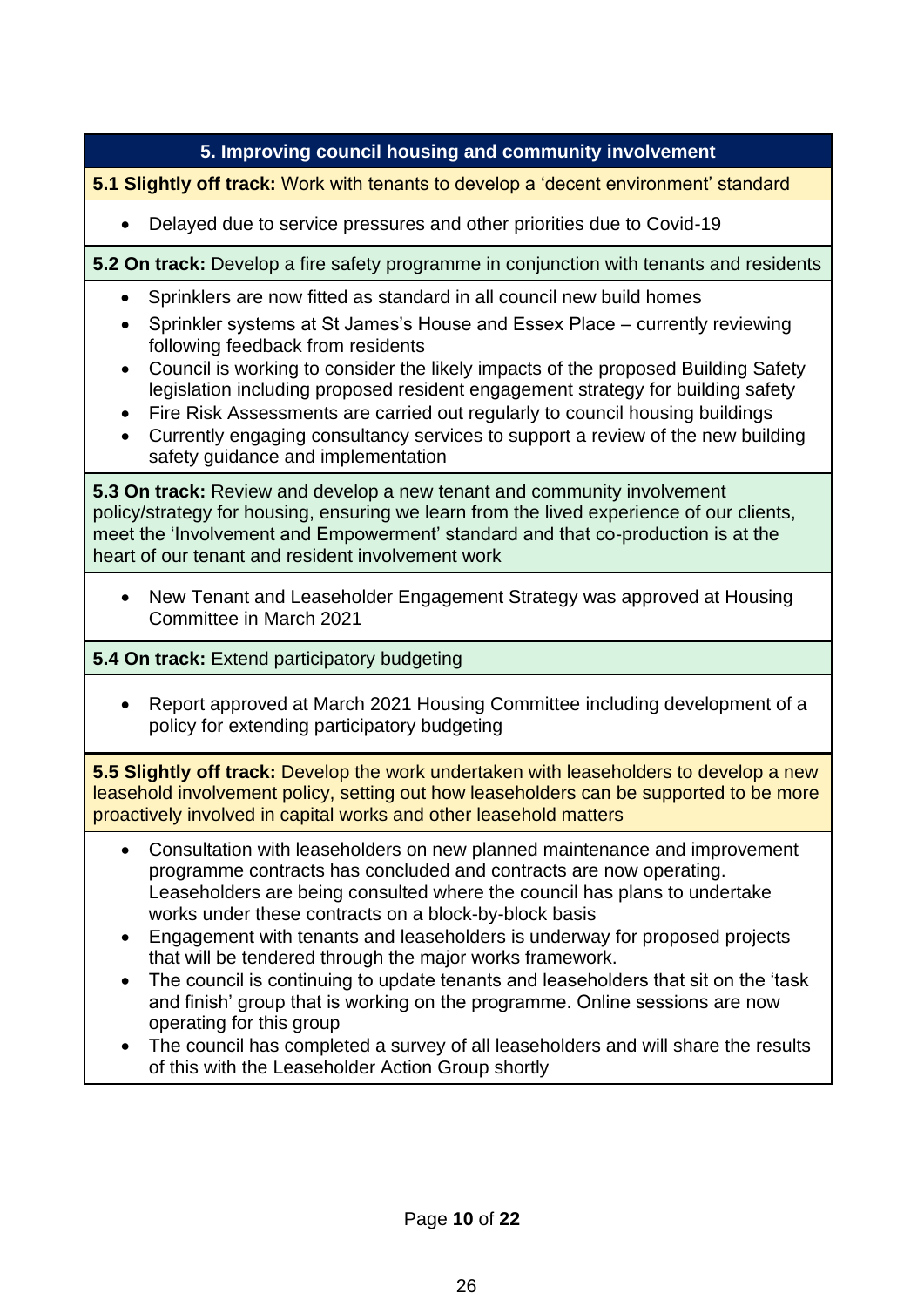#### **6. Enabling more affordable home ownership**

**6.1 On track:** Work with Community Land Trust (CLT) to develop self-build opportunities

• CLT focus is on affordable rented homes which are likely to be self-build

**6.2 On track:** Work with Homes for Brighton & Hove and registered providers in the city to develop 500 shared ownership properties for essential workers who live and work in the city

- 721 shared ownership homes are projected for development by March 2023
- The Living Wage Joint Venture, Homes for Brighton & Hove, has started construction on its first two sites totalling 346 homes
- Homes for Brighton & Hove is becoming a delivery company, with 168 Hyde shared ownership homes and 178 rented homes (176 council and 2 Hyde) expected for completion in 2023/24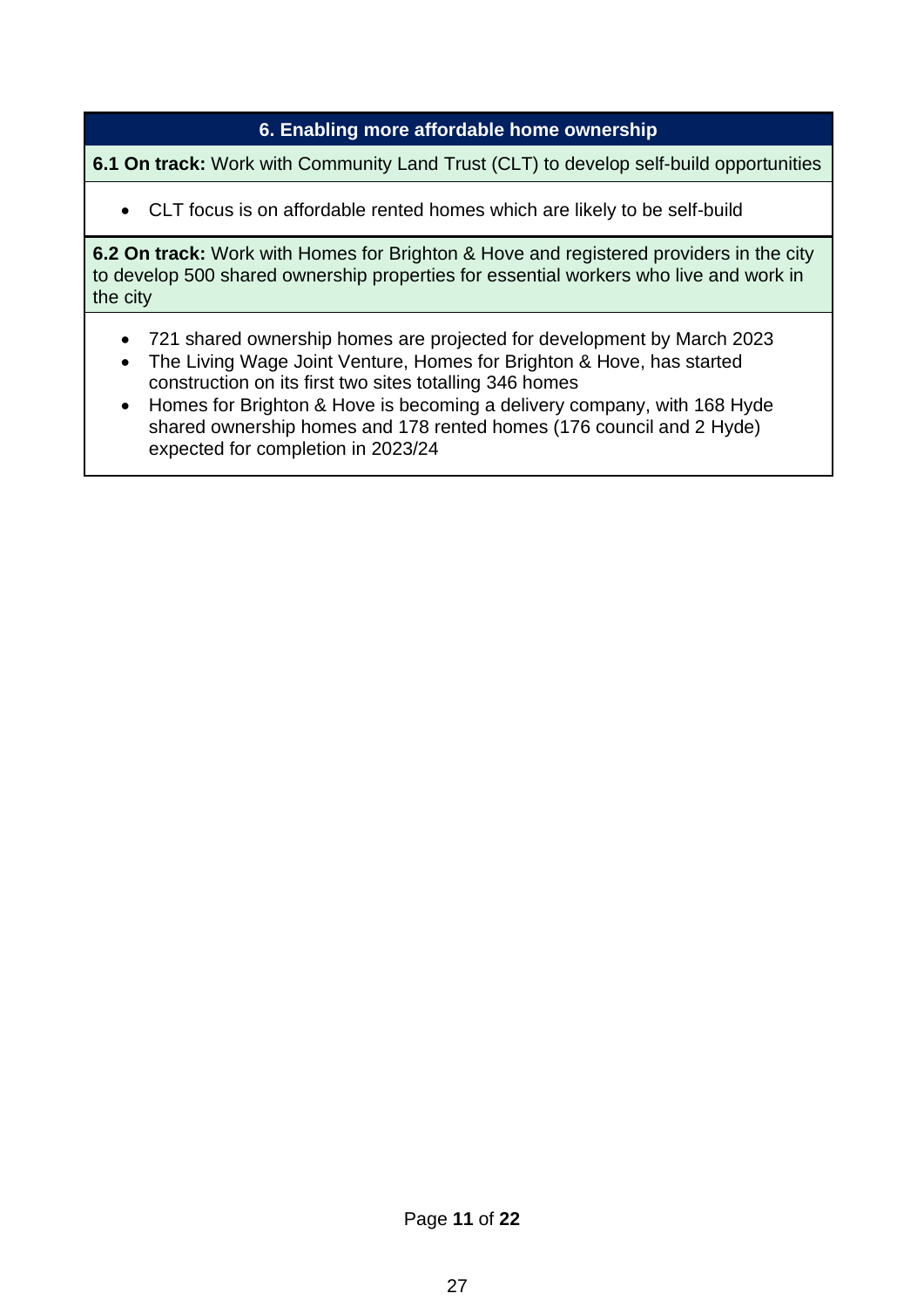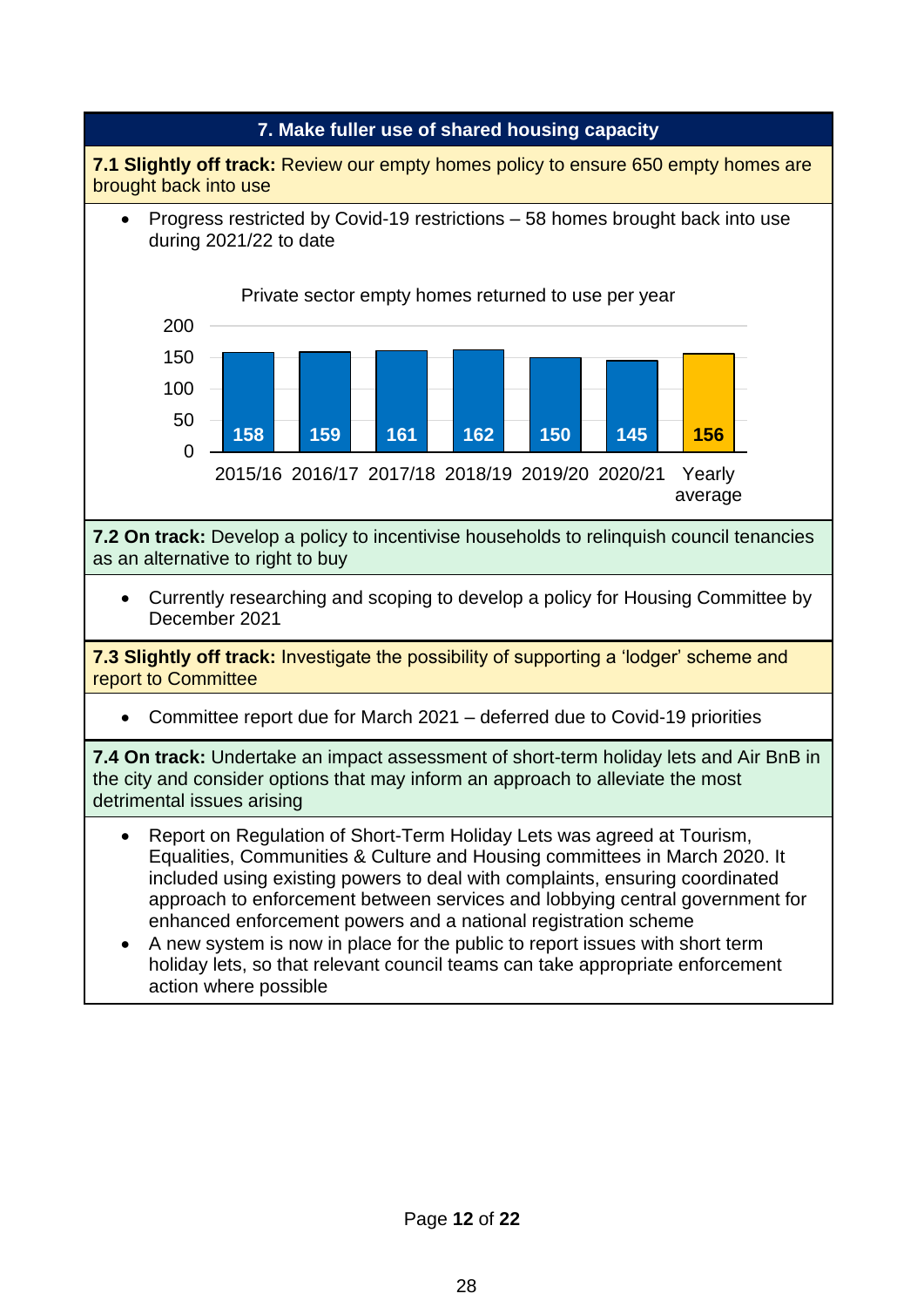#### **8. Alleviating poverty**

**8.1 Slightly off track:** Ensure the in house repairs services include measures to: provide opportunities for young people to develop skills for example through apprenticeships; maximise community benefits, including through use of local firms and labour for supply chain as well as planned and major works; and, develop pathways to employment that are inclusive in offering opportunities to all the communities we serve

- Due to the Covid-19 outbreak, the planned and major works procurement was paused as were other areas of the programme, including taking on apprentices
- Some existing apprentices were moved to empty property works so they could physically distance while working, but it has not yet been possible to recruit many additional apprentices
- However, the service is currently recruiting two electrical apprentices

**8.2 Slightly off track:** Review arrears policy to ensure all action is taken at the earliest stage, support given and eviction is used as a last resort

- Business Process Review of income collection, including arrears policies, has been delayed while resources have been diverted to the Covid-19 response
- Rent collection from council tenants during Q2 is to be confirmed (TBC)
- No tenants evicted during Q2

**8.3 On track:** Develop an arrears policy for temporary accommodation, which gives tenants the same level of support and assistance as those in permanent accommodation

• Policy is in place for long term temporary accommodation which matches that in council owned housing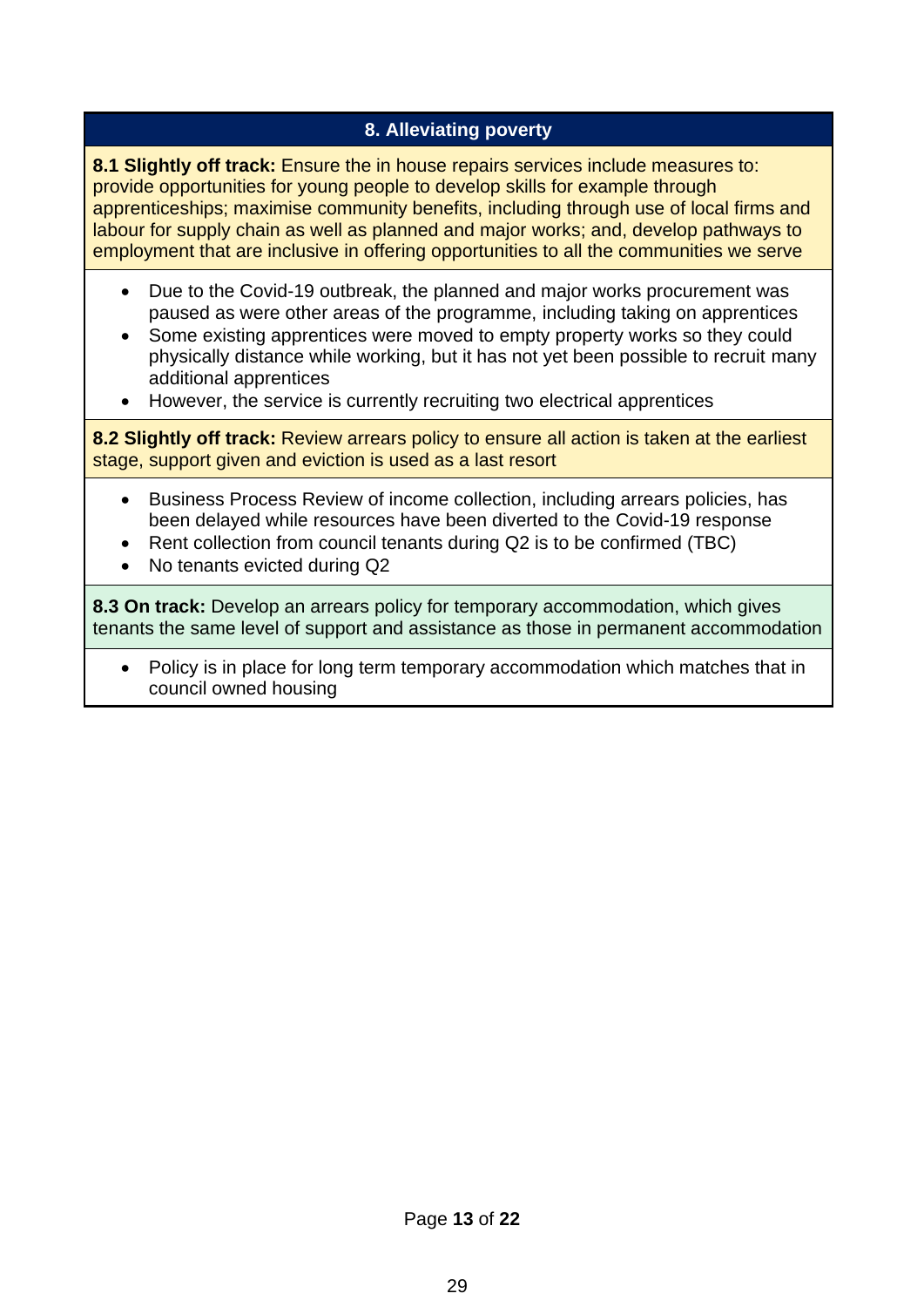# **Part two: Performance indicators**

The council is responsible for managing 11,716 council owned homes and 2,316 leaseholder homes, as well as providing temporary accommodation for 2,012 households.

There are several indicators which are temporarily absent from this report while work is underway to develop new reporting systems following the switchover of our main housing management IT system since the start of July 2021. Once this work is complete, we intend to be able to retrospectively provide results starting from this time in future versions of this report. These indicators are as follows:

- Council housing average weeks taken to approve applications and commence works
- Rent collected from council tenants
- UC tenants in arrears who have an alternative payment arrangement
- Arrears of UC tenants as a proportion of total arrears
- Surveyed ASB victims satisfied with how their case was handled
- New ASB cases reported
- Closed ASB cases
- Average days taken to resolve ASB cases
- Active ASB cases (quarter end)
- Emergency repairs completed within 24 hours
- Routine repairs completed within 28 calendar days
- Average time to complete routine repairs (calendar days)
- Appointments kept as proportion of appointments made
- Tenants satisfied with standard of repair work
- Repairs completed at first visit.

Page **14** of **22**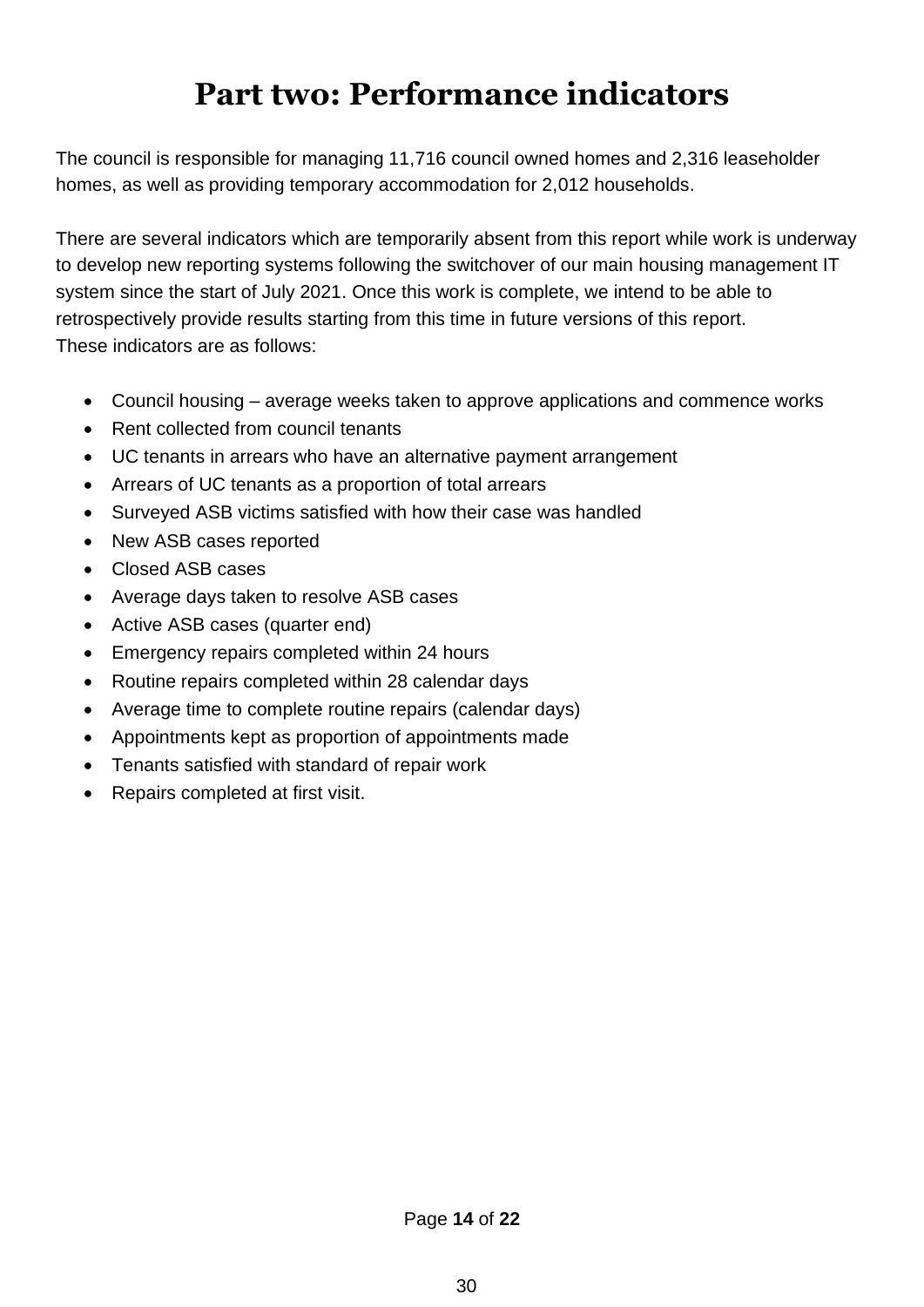|                                                                                                                                                                                                                                                                                                                       | Customer feedback - all<br><b>Housing services</b>             | <b>Target</b> | Q <sub>1</sub><br>2021/22 | Q2<br>2021/22                    | <b>Status</b><br>against<br>target | <b>Trend</b><br>since<br>Q <sub>1</sub> |  |  |  |
|-----------------------------------------------------------------------------------------------------------------------------------------------------------------------------------------------------------------------------------------------------------------------------------------------------------------------|----------------------------------------------------------------|---------------|---------------------------|----------------------------------|------------------------------------|-----------------------------------------|--|--|--|
| 9.1                                                                                                                                                                                                                                                                                                                   | Compliments received<br>from customers                         | <b>Info</b>   | 73                        | 59                               | n/a                                | n/a                                     |  |  |  |
| 9.2                                                                                                                                                                                                                                                                                                                   | Stage one complaints<br>responded to within 10<br>working days | 80%           | 81%<br>(83 of<br>102)     | 85%<br>(84 of<br>99)             |                                    |                                         |  |  |  |
| 9.3                                                                                                                                                                                                                                                                                                                   | Stage one complaints upheld                                    | Info          | 58%<br>(59 of<br>102)     | 46%<br>(46 of<br>99)             | n/a                                | n/a                                     |  |  |  |
| 9.4                                                                                                                                                                                                                                                                                                                   | Stage two complaints upheld                                    | 18%           | 9%<br>(1 of<br>11)        | 47%<br>(9 <sub>of</sub> )<br>19) |                                    |                                         |  |  |  |
| There is an increased focus on how complaints are handled across the council, especially on<br>improving the overall quality of complaint responses in the early stages of the complaints<br>process, in order to reduce the need for cases to be escalated from stage one to stage two for<br>further investigation. |                                                                |               |                           |                                  |                                    |                                         |  |  |  |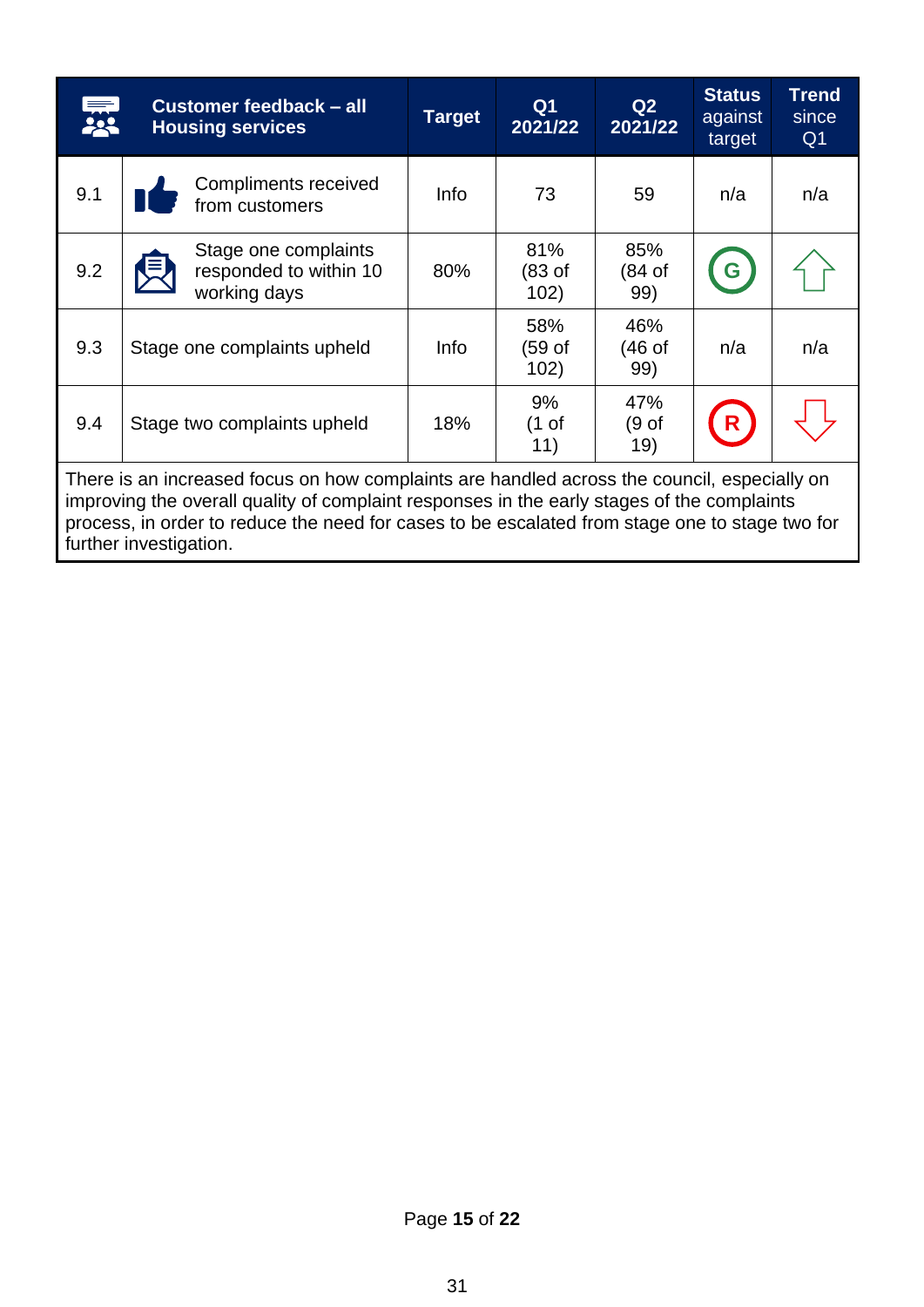|      | 隕<br><b>Private sector housing</b>                                                                                                                                                            | <b>Target</b> | Q <sub>1</sub><br>2021/22     | Q2<br>2021/22                   | <b>Status</b><br>against<br>target | <b>Trend</b><br>since<br>Q <sub>1</sub> |  |  |  |  |
|------|-----------------------------------------------------------------------------------------------------------------------------------------------------------------------------------------------|---------------|-------------------------------|---------------------------------|------------------------------------|-----------------------------------------|--|--|--|--|
| 10.1 | New licences issued for Houses in<br>Multiple Occupation (HMOs)                                                                                                                               | Info          | 56                            | 147                             | n/a                                | n/a                                     |  |  |  |  |
| 10.2 | HMOs where all special conditions<br>have been met (for licences issued<br>over 12 months ago)                                                                                                | 47%           | 52.38%<br>(1,069 of<br>2,041) | 53.05%<br>$(1,019$ of<br>1,921) | G                                  |                                         |  |  |  |  |
| 10.3 | Private sector empty homes<br>returned to use                                                                                                                                                 | 32            | 32                            | 26                              | R                                  |                                         |  |  |  |  |
|      | The Q1 figure above has increased from 28 to 32 since last reported. This is because Council<br>Tax records have identified more homes brought back in use during this period, and there is a |               |                               |                                 |                                    |                                         |  |  |  |  |

reporting lag between the date they were back in use and the date this could be confirmed.

|      | <b>Housing adaptations</b>                                                                           | <b>Target</b> | Q <sub>1</sub><br>2021/22 | Q <sub>2</sub><br>2021/22 | <b>Status</b><br>against<br>target | <b>Trend</b><br>since<br>Q <sub>1</sub> |
|------|------------------------------------------------------------------------------------------------------|---------------|---------------------------|---------------------------|------------------------------------|-----------------------------------------|
| 11.1 | Private housing – average weeks<br>taken to approve Disabled<br><b>Facilities Grant applications</b> | 10            | 23.6                      | 21.3                      | R.                                 |                                         |
|      |                                                                                                      |               |                           |                           |                                    |                                         |

A high number of private sector clients have chosen to defer making the grant application and have works start due to Covid-19, and there have been restrictons on visits to clients' homes. Alongside remote working to progress applications, staff are reassuring clients of the health and safety measures put in place by staff and contractors, and rescheduling deferred applications.

|      | <b>Housing Needs - Housing</b><br><b>Options and allocations</b>                    | <b>Target</b> | Q <sub>1</sub><br>2021/22 | Q2<br>2021/22 | <b>Status</b><br>against<br>target | <b>Trend</b><br>since<br>Q <sub>1</sub> |
|------|-------------------------------------------------------------------------------------|---------------|---------------------------|---------------|------------------------------------|-----------------------------------------|
| 12.1 | Households prevented from<br>becoming homeless (by council<br>and partner agencies) | 424           | 404                       | 445           | G                                  |                                         |
| 12.2 | New households accepted as<br>homeless                                              | <b>Info</b>   | 49                        | 77            | n/a                                | n/a                                     |
| 12.3 | Number of households on the<br>social housing waiting list                          | Info          | 4,800                     | <b>TBC</b>    | n/a                                | n/a                                     |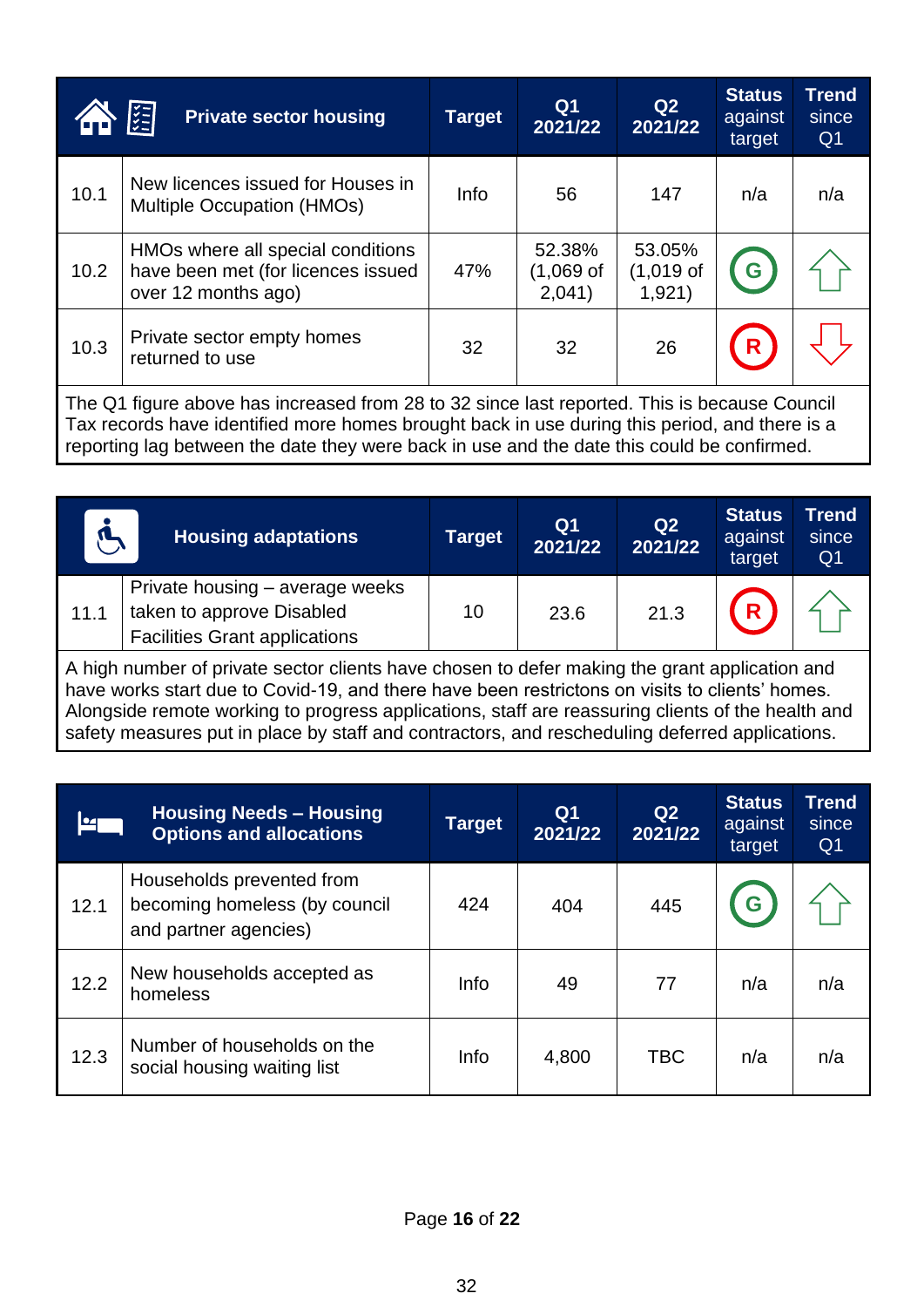|                                                                                                                                                                                                                                                                                                                                                                               | <b>Housing Needs - temporary</b><br>accommodation                                                                                                                                                                                                                                      | <b>Target</b> | Q <sub>1</sub><br>2021/22       | Q2<br>2021/22                        | <b>Status</b><br>against<br>target | <b>Trend</b><br>since<br>Q <sub>1</sub> |  |  |  |
|-------------------------------------------------------------------------------------------------------------------------------------------------------------------------------------------------------------------------------------------------------------------------------------------------------------------------------------------------------------------------------|----------------------------------------------------------------------------------------------------------------------------------------------------------------------------------------------------------------------------------------------------------------------------------------|---------------|---------------------------------|--------------------------------------|------------------------------------|-----------------------------------------|--|--|--|
| 13.1                                                                                                                                                                                                                                                                                                                                                                          | Total households in temporary<br>accommodation (homeless and<br>through service level agreements)                                                                                                                                                                                      | Info          | 2,113                           | 2,012                                | n/a                                | n/a                                     |  |  |  |
| 13.2                                                                                                                                                                                                                                                                                                                                                                          | Rent collected for emergency<br>accommodation (year to date<br>including loss from empty homes)                                                                                                                                                                                        | 89.21%        | 73.90%<br>$(E1.2m$ of<br>£1.6m) | 73.30%<br>$(E2.6m$ of<br>£3.6m)      | R                                  |                                         |  |  |  |
| This indicator includes rent loss from empty emergency accommodation dwellings, which is<br>higher than usual while people who were placed in response to Covid-19 are moved on from<br>'block booked' accommodation such as hotels and hostels, ahead of handing some of them<br>back. The collection rate excluding this type of rent loss is 94.89% which is above target. |                                                                                                                                                                                                                                                                                        |               |                                 |                                      |                                    |                                         |  |  |  |
| 13.3                                                                                                                                                                                                                                                                                                                                                                          | as above but excluding rent loss<br>from empty homes                                                                                                                                                                                                                                   | For info      | 92.56%<br>$(E1.2m$ of<br>£1.2m) | 94.89%<br>(E2.6m of<br>£2.8m)        | n/a                                | n/a                                     |  |  |  |
| 13.4                                                                                                                                                                                                                                                                                                                                                                          | Rent collected for leased<br>temporary accommodation<br>properties (year to date)                                                                                                                                                                                                      | 96.10%        | 94.57%<br>(E1.6m of<br>£1.6m)   | 87.28%<br>$(E3.3m$ of<br>£3.8m)      | R                                  |                                         |  |  |  |
|                                                                                                                                                                                                                                                                                                                                                                               | A new reporting system has recently been developed for this indicator following the switchover of<br>our main housing management IT system, and we will closely monitor trends into the second half<br>of the current financial year.                                                  |               |                                 |                                      |                                    |                                         |  |  |  |
| 13.5                                                                                                                                                                                                                                                                                                                                                                          | as above but excluding rent loss<br>from empty homes                                                                                                                                                                                                                                   | For info      | 99.60%<br>(E1.6m of<br>£1.6m)   | 93.33%<br>$(E3.3m$ of<br>£3.6m)      | n/a                                | n/a                                     |  |  |  |
| 13.6                                                                                                                                                                                                                                                                                                                                                                          | <b>Rent collected for Seaside</b><br>Homes (year to date)                                                                                                                                                                                                                              | 91.00%        | 90.31%<br>$(E1.1m$ of<br>£1.3m) | 90.74%<br>(£2.6m of<br>£2.7m)        |                                    |                                         |  |  |  |
| 13.7                                                                                                                                                                                                                                                                                                                                                                          | as above but excluding rent loss<br>from empty homes                                                                                                                                                                                                                                   | For info      | 94.30%<br>$(E1.1m$ of<br>£1.2m) | 95.49%<br>$(E2.6m$ of<br>£2.6m)      | n/a                                | n/a                                     |  |  |  |
| 13.8                                                                                                                                                                                                                                                                                                                                                                          | Empty temporary accommodation<br>homes                                                                                                                                                                                                                                                 | For info      | 135                             | 115                                  | n/a                                | n/a                                     |  |  |  |
| 13.9                                                                                                                                                                                                                                                                                                                                                                          | Seaside Homes with a valid<br>Landlord's Gas Safety Record                                                                                                                                                                                                                             | 100%          | 99.3%<br>(423 of<br>426)        | 99.8%<br>$(425$ of<br>426)           |                                    |                                         |  |  |  |
| 13.10                                                                                                                                                                                                                                                                                                                                                                         | Leased properties with a valid<br>Landlord's Gas Safety Record                                                                                                                                                                                                                         | For info      | 91.4%<br>(571 of<br>625)        | 89.1%<br>(554 <sub>o</sub> )<br>622) | n/a                                | n/a                                     |  |  |  |
|                                                                                                                                                                                                                                                                                                                                                                               | The indicator above does not have a target given that the role of the council when it comes to<br>leased properties is to monitor progress and remind landlords to arrange gas safety checks,<br>whereas the council's gas contractor carries out checks in Seaside and council homes. |               |                                 |                                      |                                    |                                         |  |  |  |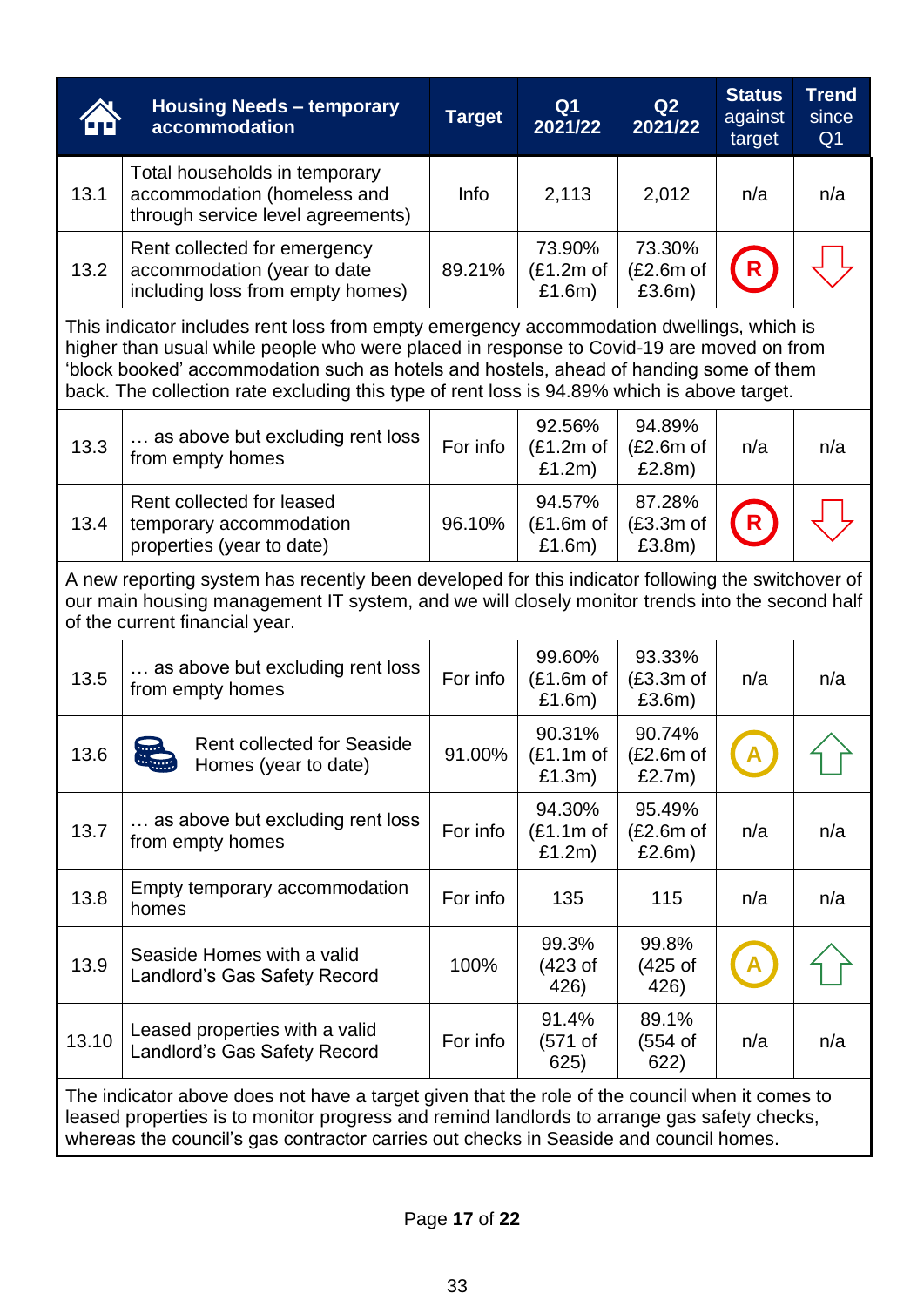| 畾畾   | <b>Council housing - supply</b>                                                                                                                  | Q <sub>1</sub><br>2021/22     | Q2<br>2021/22       |
|------|--------------------------------------------------------------------------------------------------------------------------------------------------|-------------------------------|---------------------|
| 14.1 | Additional council homes                                                                                                                         | 24                            | 27                  |
| 14.2 | at Local Housing Allowance (LHA) rents                                                                                                           | 33%<br>(8 of 24)              | 22%<br>(6 of 27)    |
|      | *All six homes at LHA rates from Q2 were buy backs for use as temporary housing                                                                  |                               |                     |
| 14.3 | at 37.5% Living Wage rents                                                                                                                       | 42%<br>$(10$ of 24)           | 37%<br>$(10$ of 27) |
| 14.4 | at 27.5% Living Wage rents                                                                                                                       | 25%<br>$(6 \text{ of } 24)$   | 41%<br>$(11$ of 27) |
| 14.5 | at social rents                                                                                                                                  | $0\%$<br>$(0 \text{ of } 24)$ | $0\%$<br>(0 of 27)  |
| 14.6 | Council homes sold through the Right to Buy                                                                                                      | 10                            | 11                  |
|      | Of the 21 homes sold during 2021/22 to date, 10 were for leasehold (flats) and 11 were for<br>freehold (houses)                                  |                               |                     |
| 14.7 | Net change in the number of council homes $-$ all rent<br>levels                                                                                 | $+14$                         | $+16$               |
| 14.8 | Net change in the number of council homes – social and<br>27.5% Living Wage rent homes only                                                      | $-4$                          | $\overline{0}$      |
| 14.9 | 野<br>畾<br>Total council owned homes                                                                                                              | 11,700                        | 11,716              |
|      | Total stock of 11,716 includes 10,706 general needs, 877 seniors housing and 133<br>temporary housing (including dwellings not yet handed over). |                               |                     |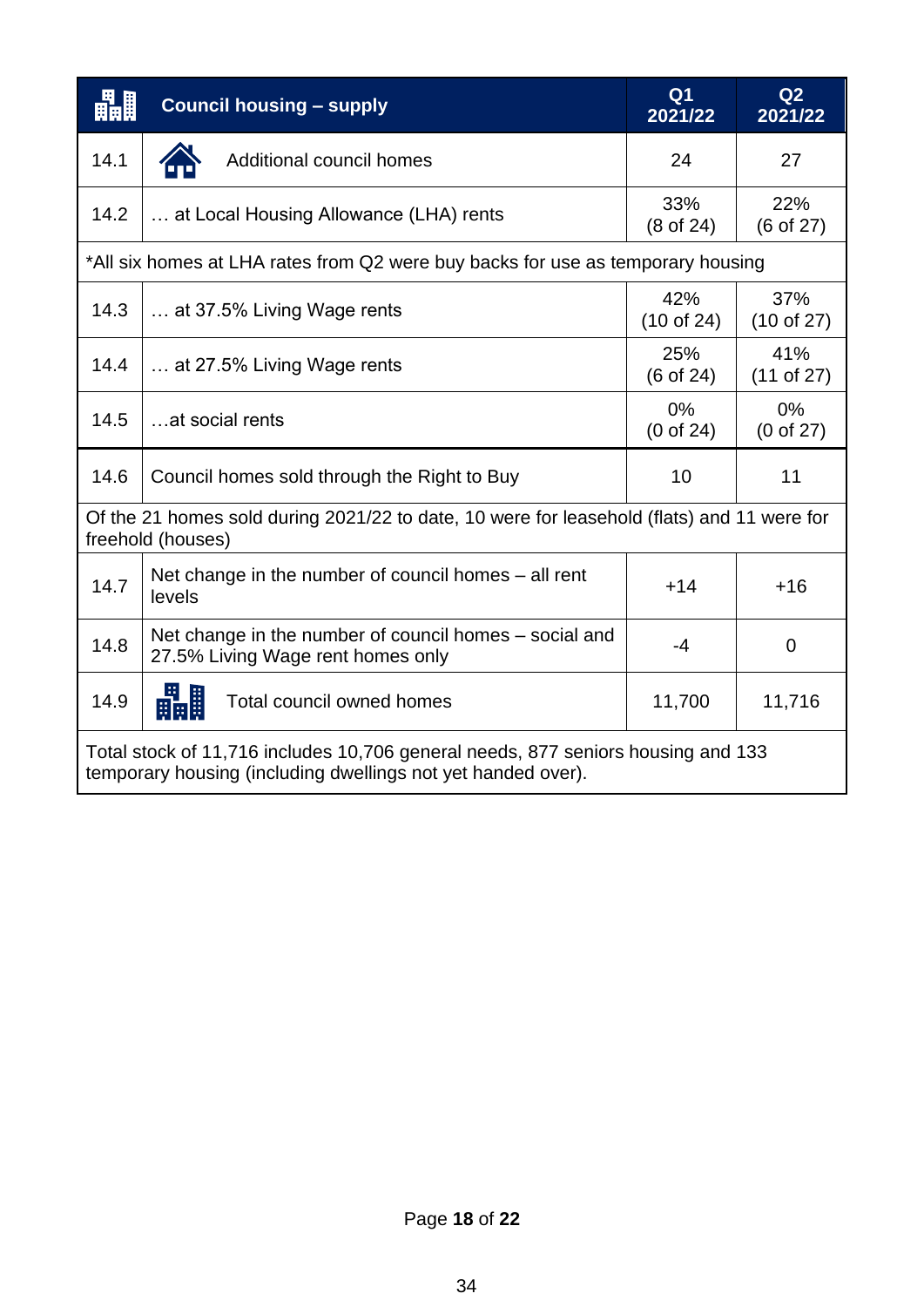| <b>Buy backs by application date</b> | 2017/18                 | 2018/19 | 2019/20 | 2020/21 | 2021/22 to<br>date | <b>Total</b> |
|--------------------------------------|-------------------------|---------|---------|---------|--------------------|--------------|
| <b>Total applications</b>            | $\overline{\mathbf{5}}$ | 53      | 88      | 158     | 85                 | 389          |
| Of which, became purchases           | ⌒                       | 32      | 53      | 78      |                    | 172          |
| <b>Council declined</b>              |                         | 13      | 11      | 15      | 5                  | 45           |
| Owner declined offer                 |                         | 5       | 12      | 15      | 6                  | 39           |
| <b>Owner withdrew</b>                |                         | 3       | 12      | 30      | 18                 | 64           |
| Outcome pending                      |                         |         |         | 20      | 49                 | 69           |

## **14.10 Council housing – buy backs (Home Purchase and Next Steps / Housing First)**

| <b>Completed buy backs by rent level</b> | 2017/18 | 2018/19 | 2019/20 | 2020/21 | 2021/22 to<br>date | <b>Total</b> |
|------------------------------------------|---------|---------|---------|---------|--------------------|--------------|
| <b>Completed purchases</b>               |         | 13      | 43      | 64      | 51                 | 172          |
| general needs social rent                |         |         |         |         |                    |              |
| general needs 27.5% Living Wage          |         |         | 5       | 17      | 17                 | 39           |
| general needs 37.5% Living Wage          |         | 5       | 24      | 14      | 20                 | 64           |
| temporary housing at LHA rates           |         | 8       | 13      | 29      | 14                 | 64           |

#### **Summary of all buy backs since start of programmes, September 2017**

| Total<br>purchases | <b>Social</b><br>rent | 27.5%<br><b>LWR</b> | 37.5%<br>LWR | LHA<br>rate | No. rent reserve<br>applied | <b>Total rent</b><br>reserve applied | Net modelled subsidy<br>(surplus) over all<br>properties to date $(E)$ |
|--------------------|-----------------------|---------------------|--------------|-------------|-----------------------------|--------------------------------------|------------------------------------------------------------------------|
| $172*$             |                       | 39                  | 64           | 64          | $26**$                      | £1.233m ***                          | £104,000                                                               |

\* Of which 154 are flats (4 studio, 58 one bed, 78 two bed, 14 three bed) and 18 are houses (3 two bed, 14 three bed, 1 four bed) \*\* Following Housing Committee decision to use rent reserve to keep rents as low as possible

\*\*\* Applied during 2019/20 - a further £827k is anticipated to be used during 2021/22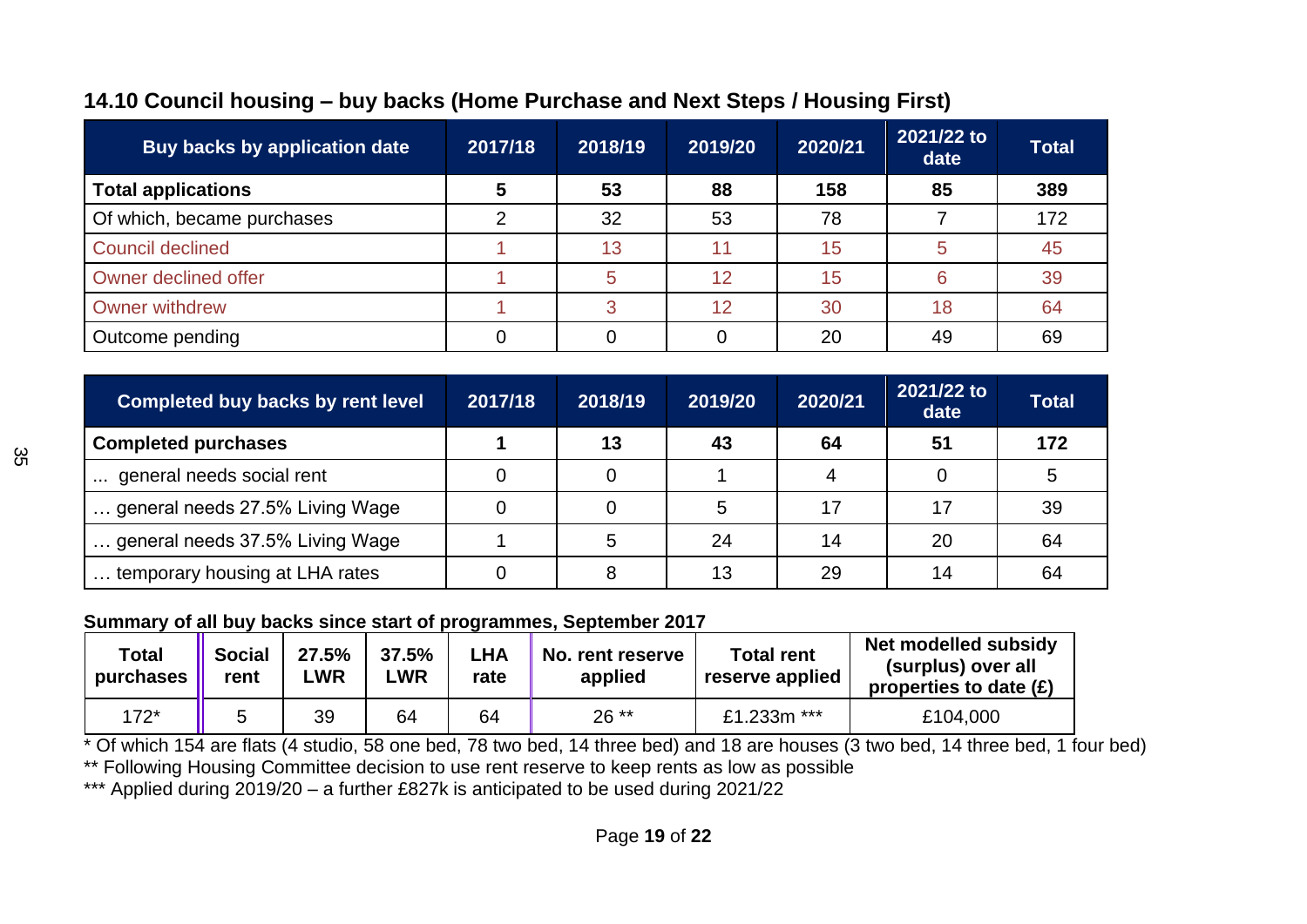|                                                                                                                                                                                                                                                                                                                                                                                                                                                                                            | <b>Council housing -</b><br>management                                                           | <b>Target</b> | Q <sub>1</sub><br>2021/22        | Q2<br>2021/22                 | <b>Status</b><br>against<br>target | <b>Trend</b><br>since<br>Q <sub>1</sub> |  |  |  |  |
|--------------------------------------------------------------------------------------------------------------------------------------------------------------------------------------------------------------------------------------------------------------------------------------------------------------------------------------------------------------------------------------------------------------------------------------------------------------------------------------------|--------------------------------------------------------------------------------------------------|---------------|----------------------------------|-------------------------------|------------------------------------|-----------------------------------------|--|--|--|--|
| 15.1                                                                                                                                                                                                                                                                                                                                                                                                                                                                                       | Tenants known to claim<br>鼺<br>Universal Credit (UC)                                             | Info          | 25%<br>$(2,837$ of<br>11,292)    | 24%<br>$(2,717)$ of<br>11,290 | n/a                                | n/a                                     |  |  |  |  |
| 15.2                                                                                                                                                                                                                                                                                                                                                                                                                                                                                       | Tenants evicted due to rent<br>arrears                                                           | Info          | $\mathbf 0$                      | $\mathbf 0$                   | n/a                                | n/a                                     |  |  |  |  |
| 15.3                                                                                                                                                                                                                                                                                                                                                                                                                                                                                       | Tenants evicted due to anti-social<br>behaviour (ASB)                                            | Info          | 0                                | $\mathbf 0$                   | n/a                                | n/a                                     |  |  |  |  |
| 15.4                                                                                                                                                                                                                                                                                                                                                                                                                                                                                       | Calls answered by<br><b>Housing Customer</b><br><b>Services</b>                                  | 85%           | 87%<br>$(4,573$ of<br>5,271)     | 82%<br>$(5,385$ of<br>6,596)  |                                    |                                         |  |  |  |  |
| 15.5                                                                                                                                                                                                                                                                                                                                                                                                                                                                                       | Average call answering time<br>(seconds) for Housing Customer<br><b>Services</b>                 | Info          | 97                               | <b>TBC</b>                    | n/a                                | n/a                                     |  |  |  |  |
| 15.6                                                                                                                                                                                                                                                                                                                                                                                                                                                                                       | Tenancies sustained following<br>difficulties                                                    | 90%           | 92%<br>(22 <sub>o</sub> )<br>24) | 97%<br>(31 of<br>32)          | G                                  |                                         |  |  |  |  |
| 15.7                                                                                                                                                                                                                                                                                                                                                                                                                                                                                       | Average re-let time<br><b>Help</b><br>(calendar days) excluding<br>time spent in major works     | 21            | 88<br>$(108$ lets)               | 66<br>$(103$ lets)            | R                                  |                                         |  |  |  |  |
| Recovery efforts are continuing to tackle the backlog of empty council homes, and many of those<br>let during Q2 had been empty for long periods of time with 59% undergoing major works. This<br>means that although the re-let time including major works has increased to 206 days, the re-let<br>time excluding major works has decreased to 66 days. Three new members of staff are expected<br>to start between November 2021 and January 2022 to boost capacity to let empty homes. |                                                                                                  |               |                                  |                               |                                    |                                         |  |  |  |  |
| 15.8                                                                                                                                                                                                                                                                                                                                                                                                                                                                                       | Average 'key to key' empty period<br>(calendar days) including time<br>spent in major works      | Info          | 122<br>$(108$ lets)              | 206<br>$(103$ lets)           | n/a                                | n/a                                     |  |  |  |  |
| 15.9                                                                                                                                                                                                                                                                                                                                                                                                                                                                                       | Empty general needs and<br>seniors council homes<br>(includes new homes)                         | 274           | 268                              | 273                           | n/a                                | n/a                                     |  |  |  |  |
| 15.10                                                                                                                                                                                                                                                                                                                                                                                                                                                                                      | Empty council owned temporary<br>accommodation homes (includes<br>new homes not yet handed over) | Info          | 27                               | 15                            | n/a                                | n/a                                     |  |  |  |  |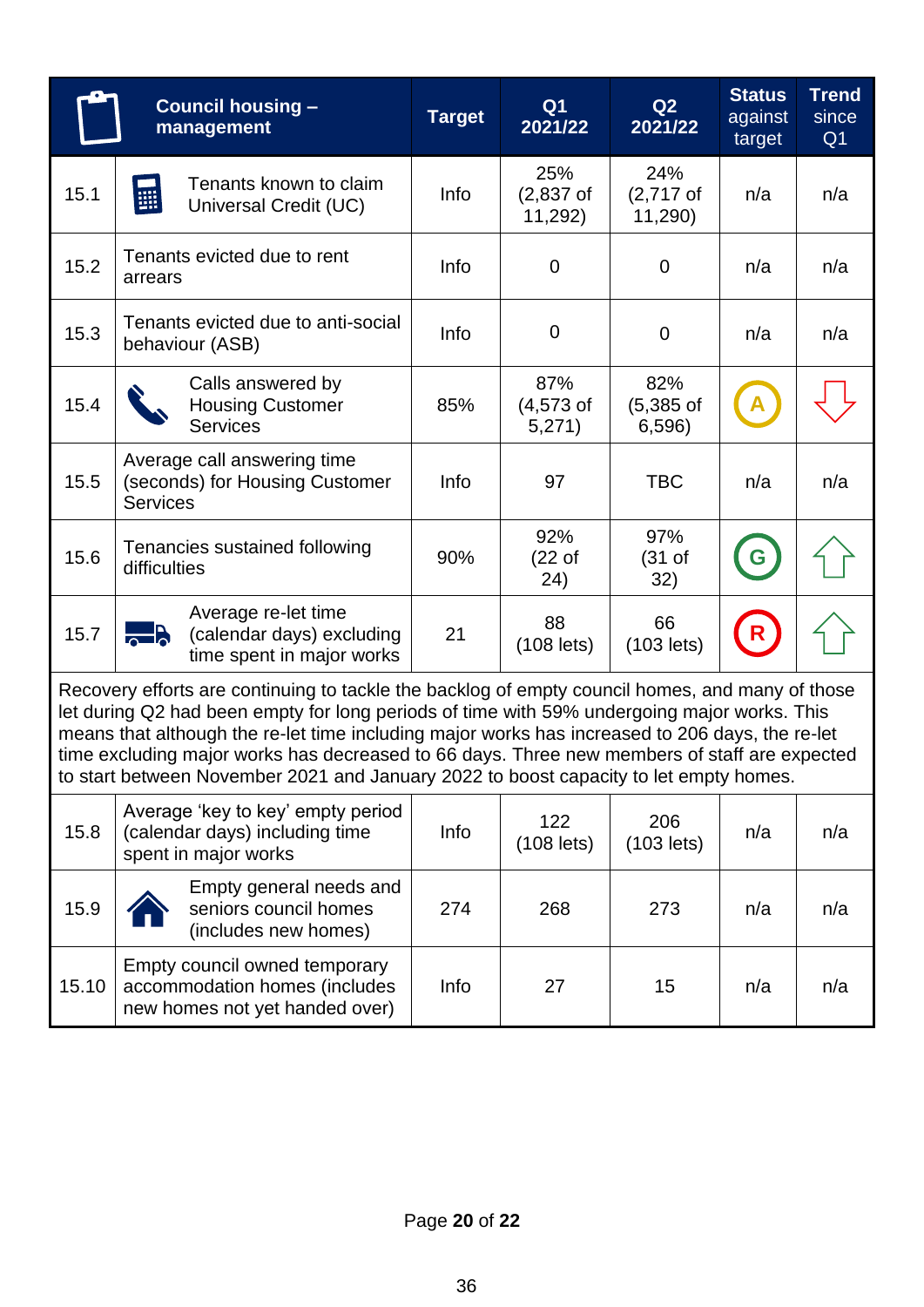|                                                                                                                                                                                                                                                                                                                                                                                                                                                                                            | <b>Council housing - repairs and</b><br>maintenance                                   | <b>Target</b>  | Q <sub>1</sub><br>2021/22         | Q2<br>2021/22                     | <b>Status</b><br>against<br>target | <b>Trend</b><br>since<br>Q <sub>1</sub> |  |  |
|--------------------------------------------------------------------------------------------------------------------------------------------------------------------------------------------------------------------------------------------------------------------------------------------------------------------------------------------------------------------------------------------------------------------------------------------------------------------------------------------|---------------------------------------------------------------------------------------|----------------|-----------------------------------|-----------------------------------|------------------------------------|-----------------------------------------|--|--|
| 16.1                                                                                                                                                                                                                                                                                                                                                                                                                                                                                       | Calls answered by Repairs<br><b>Helpdesk</b>                                          | 85%            | 94%<br>$(19, 144$ of<br>20,277)   | 93%<br>$(19,888$ of<br>21,410)    |                                    |                                         |  |  |
| 16.2                                                                                                                                                                                                                                                                                                                                                                                                                                                                                       | Average call answering time<br>(seconds) for Repairs Helpdesk                         | Info           | 45                                | <b>TBC</b>                        | n/a                                | n/a                                     |  |  |
| 16.3                                                                                                                                                                                                                                                                                                                                                                                                                                                                                       | <b>Dwellings meeting Decent</b><br>畾<br><b>Homes Standard</b>                         | 100%           | 91.9%<br>$(10,750)$ of<br>11,700) | 92.9%<br>$(10, 884$ of<br>11,716) |                                    |                                         |  |  |
| The stock condition survey identified many dwellings which did not meet the standard, and there<br>was a lack of planned installations of new kitchens and bathrooms through 2020 due to Covid<br>restrictions, shortages of supplies and components, and the mobilisation of new contractors.<br>However, performance has increased since kitchen and bathroom replacements resumed under<br>new contracts, focusing on empty homes (in order to reduce the backlog) then occupied homes. |                                                                                       |                |                                   |                                   |                                    |                                         |  |  |
| 16.4                                                                                                                                                                                                                                                                                                                                                                                                                                                                                       | Energy efficiency rating of homes<br>(out of 100)                                     | 76.8           | 68.0                              | 68.1                              |                                    |                                         |  |  |
| A very ambitious target was set in line with performance by other local authorities (the median for<br>our HouseMark peer group was 76.8 at the end of March 2021). A retrofit plan is being prepared<br>for Housing Committee to show how Housing can contribute to the Carbon Neutral 2030<br>objective, and a programme to install solar panels on 1,000 council homes is to begin in 2022.                                                                                             |                                                                                       |                |                                   |                                   |                                    |                                         |  |  |
| 16.5                                                                                                                                                                                                                                                                                                                                                                                                                                                                                       | Council homes with a valid<br>$\frac{1}{2}$<br><b>Landlord's Gas Safety</b><br>Record | 100%           | 100%<br>$(10,043$ of<br>10,043    | 100%<br>$(10,017$ of<br>10,017    |                                    |                                         |  |  |
| 16.6                                                                                                                                                                                                                                                                                                                                                                                                                                                                                       | Lifts restored to service<br>within 24 hours                                          | 95%            | 91%<br>(215 of<br>236)            | 91%<br>(292 of<br>321)            | R                                  |                                         |  |  |
| There have been delays in repairing some lifts due to aging equipment and difficulty sourcing<br>spare parts. Aging equipment is being modernised at Seniors schemes during 2021/22 and<br>2022/23; and the lift contactor will investigate potential to retain a greater stock of critical spares<br>from European supply chains.                                                                                                                                                         |                                                                                       |                |                                   |                                   |                                    |                                         |  |  |
| 16.7                                                                                                                                                                                                                                                                                                                                                                                                                                                                                       | Lifts – average time taken (days) to<br>restore service when not within 24<br>hours   | $\overline{7}$ | 9                                 | 12                                |                                    |                                         |  |  |

New performance indicators relating to planned and major works are currently being developed and will accompany future versions of these performance reports.